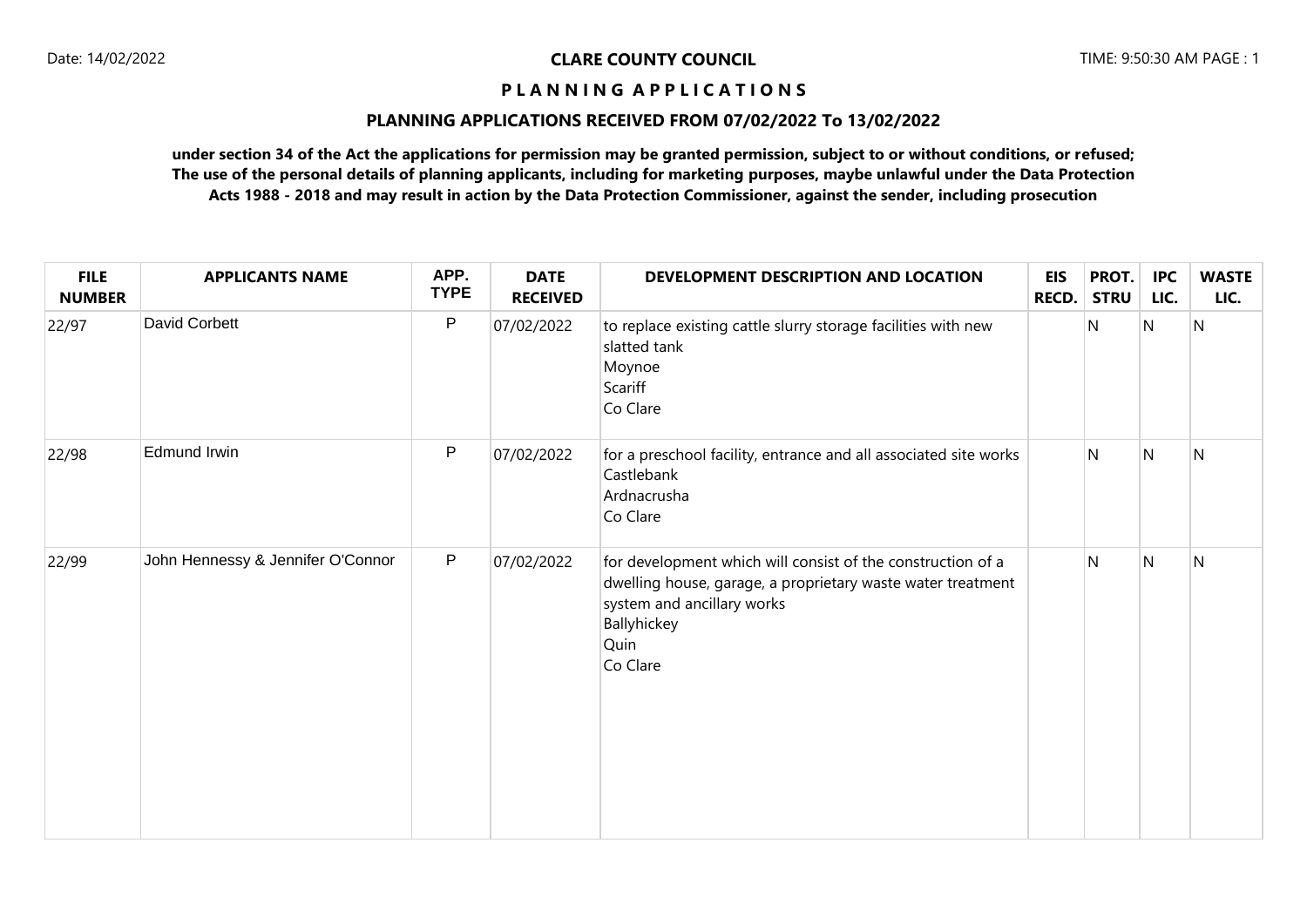### **PLANNING APPLICATIONS RECEIVED FROM 07/02/2022 To 13/02/2022**

| 22/100 | Jonathan Smith     | P | 07/02/2022 | for the following development PERMISSION for detached<br>two storey dwelling, detached domestic garage, onsite<br>wastewater treatment system and percolation area,<br>connection to necessary services, new entrance together with<br>all associated ancillary and incidental site works<br>Derryfadda<br>Clonlara<br>Co Clare                                               | N | N | N |
|--------|--------------------|---|------------|-------------------------------------------------------------------------------------------------------------------------------------------------------------------------------------------------------------------------------------------------------------------------------------------------------------------------------------------------------------------------------|---|---|---|
| 22/101 | <b>April Harty</b> | P | 07/02/2022 | for detached two storey dwelling, detached domestic garage,<br>onsite wastewater treatment system and percolation area,<br>connection to necessary services, new entrance together with<br>all associated ancillary and incidental site works<br>Carrownakilly<br>Ogonnelloe<br>Co Clare                                                                                      | N | N | N |
| 22/102 | <b>Noel Daly</b>   | P | 07/02/2022 | for the demolition of existing semi-derelict dwelling house,<br>construction of replacement detached dormer dwelling<br>house, onsite wastewater treatment system and percolation<br>area, connection to necessary services, construction of new<br>entrance detail together with all associated ancillary and<br>incidental site works<br>Fahy Beg<br>Bridgetown<br>Co Clare | N | N | N |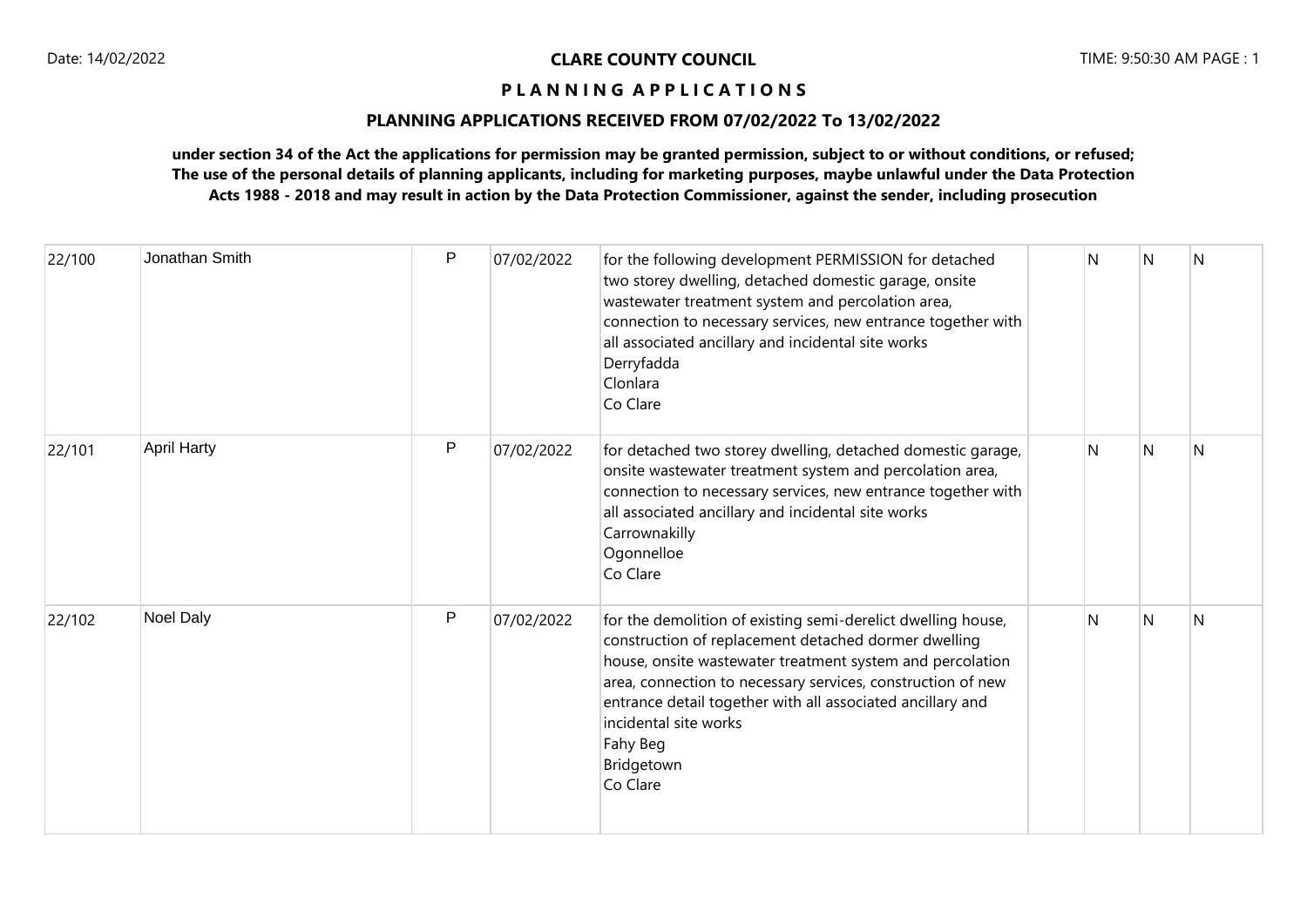### **PLANNING APPLICATIONS RECEIVED FROM 07/02/2022 To 13/02/2022**

| 22/103 | Damian Harvey           | P            | 08/02/2022 | to change the use of part of the existing building which is a<br>protected structure (RPS No 770) from office to dwelling,<br>with all associated site works<br>No 9 Chapel Lane<br>Ennis<br>Co Clare                                           | Υ | N              | <b>N</b> |
|--------|-------------------------|--------------|------------|-------------------------------------------------------------------------------------------------------------------------------------------------------------------------------------------------------------------------------------------------|---|----------------|----------|
| 22/104 | Niamh Bermingham        | $\circ$      | 08/02/2022 | permission to construct a dwelling house and garage, with<br>effluent treatment system, new entrance from public road<br>and all associated site works<br>Clonteen<br>Ballyalla<br>Ennis, Co Clare                                              | N | N              | N        |
| 22/105 | Michael McMahon         | $\mathsf{R}$ | 08/02/2022 | to change the use of existing sheds attached to both sides of<br>the existing dwelling which is a protected structure (RPS No<br>002) for use as part of the dwelling, with all associated site<br>works<br>Aughiska More<br>Doolin<br>Co Clare | γ | $\overline{N}$ | N        |
| 22/106 | David & Maureen Wallace | P            | 08/02/2022 | for the construction of an extension to the Bunratty Manor<br>Hotel consisting of 4 no suites, carparking an all ancillary site<br>works<br><b>Bunratty West</b><br><b>Bunratty</b><br>Co Clare                                                 | N | N              | N        |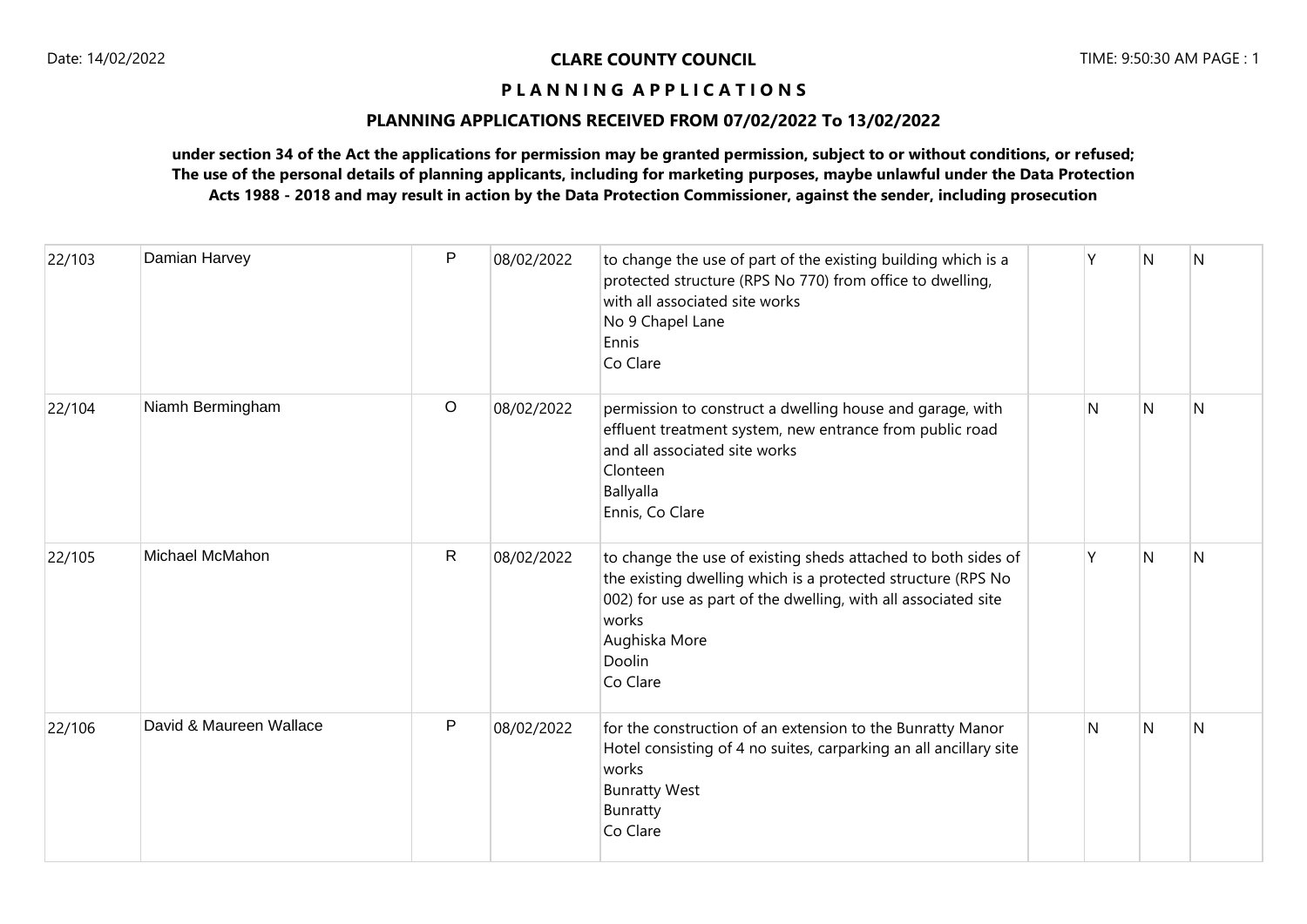### **PLANNING APPLICATIONS RECEIVED FROM 07/02/2022 To 13/02/2022**

| 22/107 | <b>Martina Corry</b>              | P            | 08/02/2022 | for the construction of a private dwelling house, detached<br>garage, boundary wall with recessed site entrance,<br>connection to council sewer and all ancillary site works<br>Tromracastle<br>Quilty<br>Co Clare   | N | N | N |
|--------|-----------------------------------|--------------|------------|----------------------------------------------------------------------------------------------------------------------------------------------------------------------------------------------------------------------|---|---|---|
| 22/108 | Joseph Ludden                     | $\mathsf{R}$ | 08/02/2022 | to RETAIN porch<br>18 Glengragga<br>Newmarket-on-Fergus<br>Co Clare                                                                                                                                                  | N | N | N |
| 22/109 | <b>Crowes Ministers Cross Ltd</b> | Е            | 09/02/2022 | to Extend the Appropriate Period for Planning Permission<br>P16/555 for the construction of a tyre repair and replacement<br>garage facility including ancillary site works<br>Cloghlea<br>Sixmilebridge<br>Co Clare | N | N | N |
| 22/110 | Nora Lynne & Fergal Hehir         | P            | 09/02/2022 | to build a Dwelling House, install a wastewater treatment<br>system & all other associated site and ancillary works<br>Crosses of Annagh<br>Quilty<br>Co Clare                                                       | N | N | N |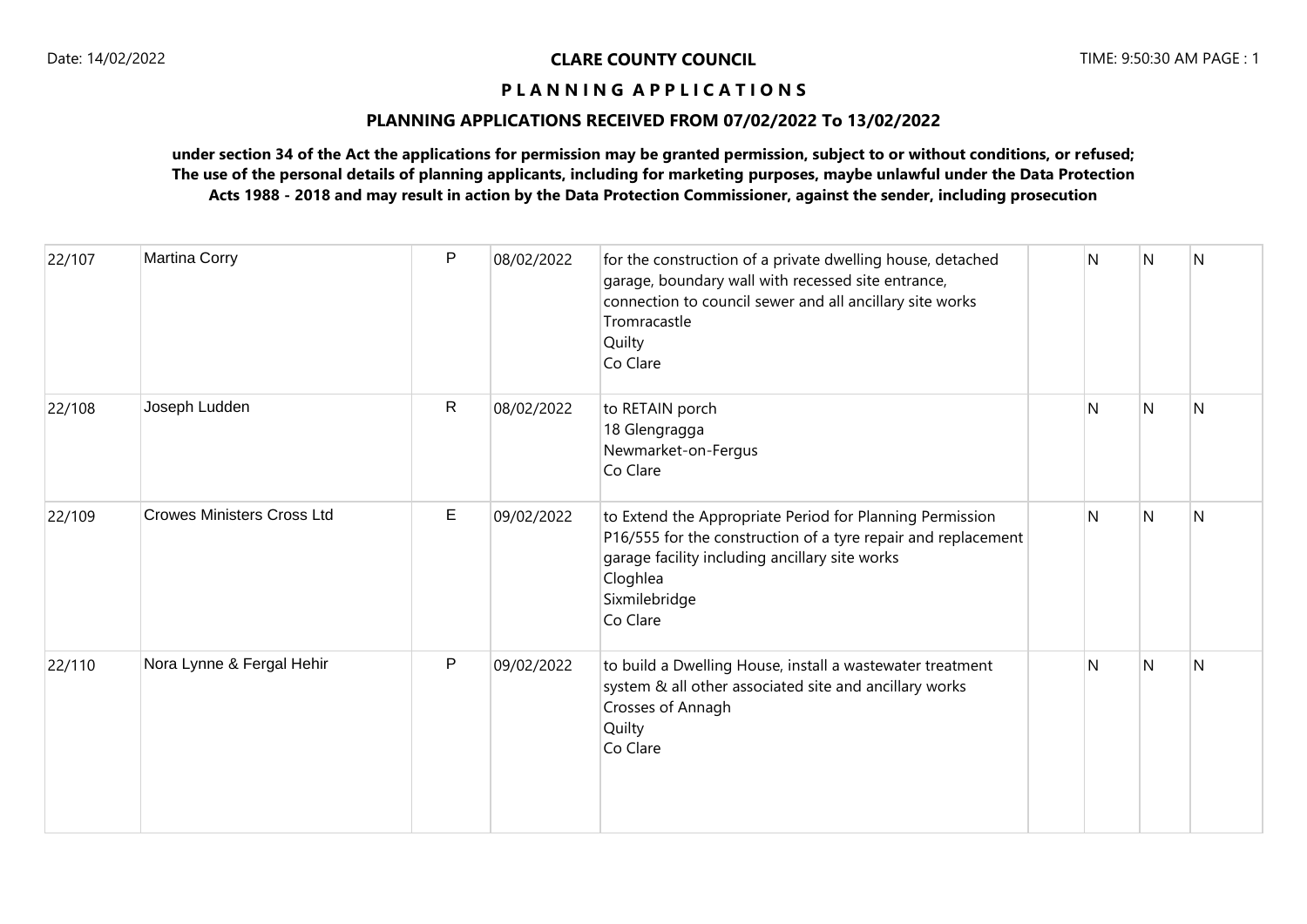### **PLANNING APPLICATIONS RECEIVED FROM 07/02/2022 To 13/02/2022**

| 22/111 | Sean O'Driscoll              | $\circ$ | 09/02/2022 | permission to build a Dwelling house, install a wastewater<br>system & all other associated site and ancillary works<br>Fanorebeg<br>Fanore<br>Co Clare                                                                                                                                                                                                                                                                                                          | N | N | N |
|--------|------------------------------|---------|------------|------------------------------------------------------------------------------------------------------------------------------------------------------------------------------------------------------------------------------------------------------------------------------------------------------------------------------------------------------------------------------------------------------------------------------------------------------------------|---|---|---|
| 22/112 | Jim Burke                    | P       | 09/02/2022 | the development will consist of a private garage and store<br>c/w ancillary site works<br>Ballymackea More<br>Mullagh<br>Co Clare                                                                                                                                                                                                                                                                                                                                | N | N | N |
| 22/113 | Maureen Nagle                | P       | 09/02/2022 | to RETAIN rebuilding works to private dwelling house as<br>granted under Planning Register Reference P18/1045 and all<br>associated site works<br>Knocknaraha<br>Liscannor<br>Co Clare                                                                                                                                                                                                                                                                           | N | N | N |
| 22/114 | Lisa Murphy & Sean Gilmartin | P       | 09/02/2022 | for (a) PERMISSION to demolish an existing extension to the<br>north side of an existing dwelling house and replace it with a<br>smaller porch (b) PERMISSION to construct an extension to<br>the south side of the existing dwelling and (c) alterations to<br>the existing dwelling including lifting the roof to incorporate<br>first floor living accommodation along with ancillary works<br>No 11 Abbeylawn<br>Ballaghafadda East<br>Clarecastle, Co Clare | N | N | N |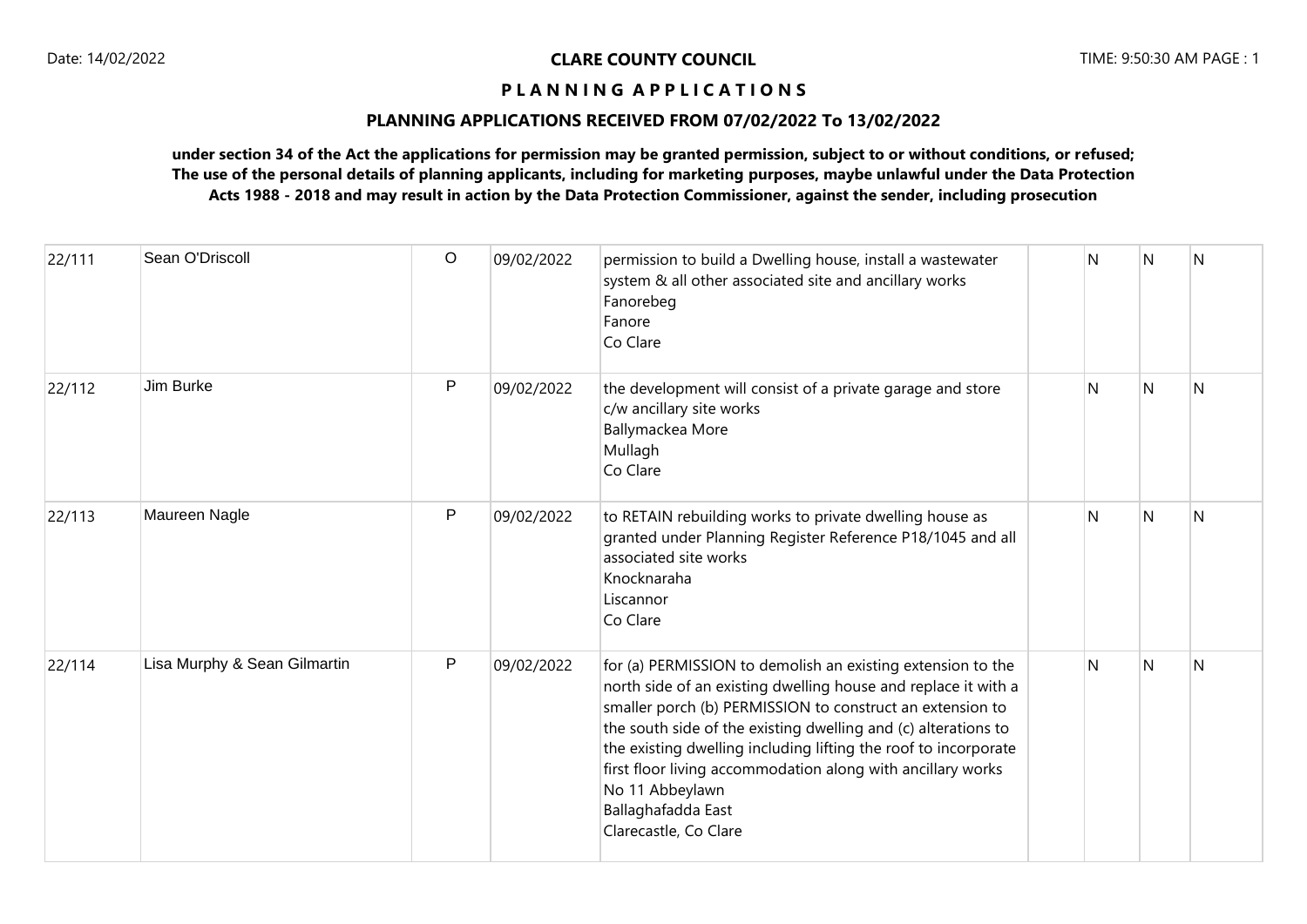### **PLANNING APPLICATIONS RECEIVED FROM 07/02/2022 To 13/02/2022**

| 22/115 | Darragh McDonagh    | P            | 09/02/2022 | to alter the design of 1 No. split level house and to change<br>the site boundaries as granted under P19/91 along with<br>associated site works<br>Cragg<br>Lahinch<br>Co Clare                                                                                                                                                                                                                     | N | N | N |
|--------|---------------------|--------------|------------|-----------------------------------------------------------------------------------------------------------------------------------------------------------------------------------------------------------------------------------------------------------------------------------------------------------------------------------------------------------------------------------------------------|---|---|---|
| 22/116 | Declan Nugent       | $\mathsf{R}$ | 09/02/2022 | for renovating an existing cottage and construction of a<br>single storey rear extension along with all associated works<br>Carhuligane<br>Mullagh<br>Co Clare                                                                                                                                                                                                                                      | N | N | N |
| 22/117 | <b>Alan Griffin</b> | P            | 10/02/2022 | for the sub division of the existing dwelling house into two<br>separate apartments. The works will involve a). construction<br>of new rear extension; b). refurbishment and sub division of<br>existing dwelling to provide one no. ground floor apartment<br>and one no. first floor apartment; c) elevational changes and<br>d) all associated site works<br>Circular Road<br>Kilkee<br>Co Clare | N | N | N |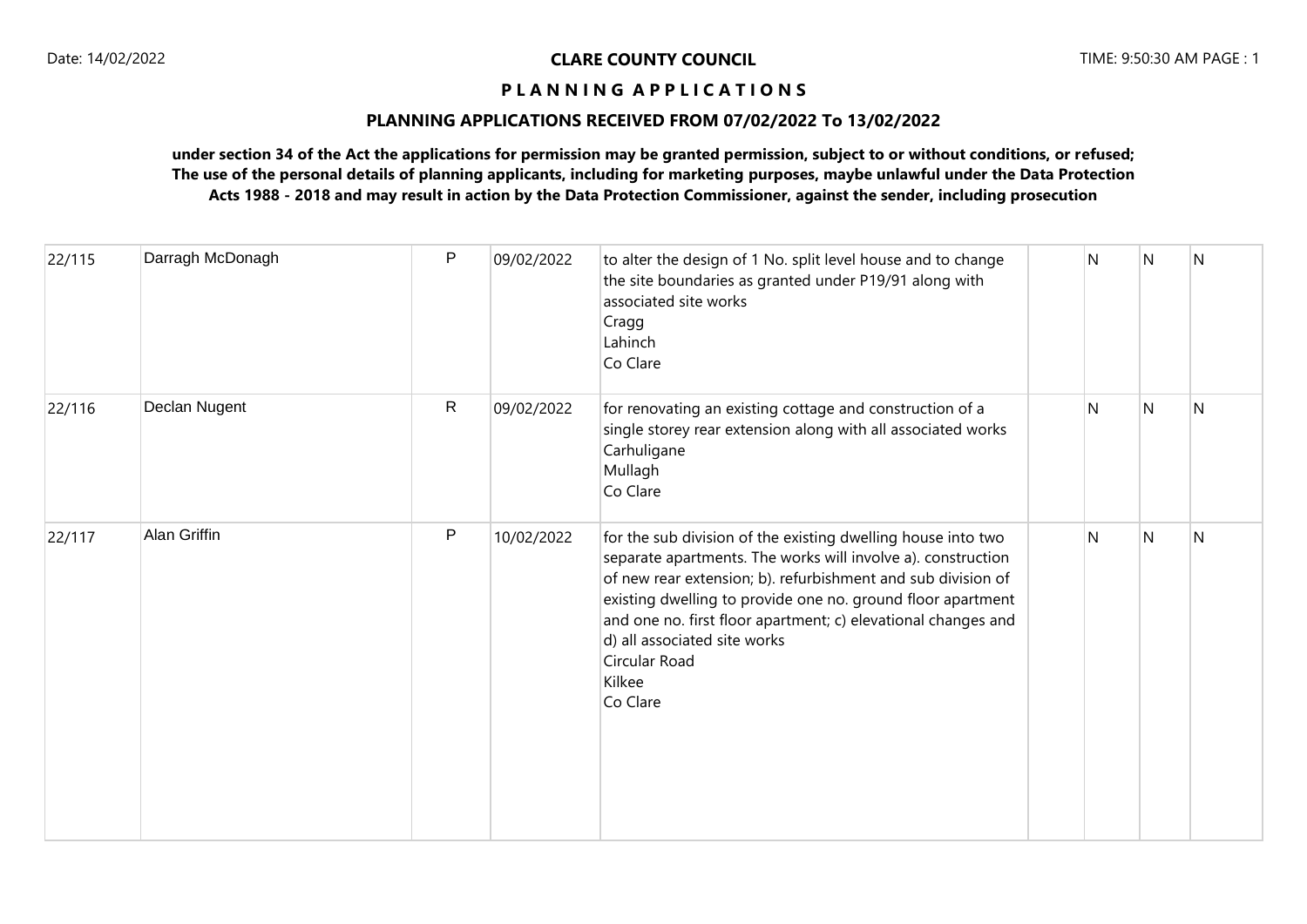### **PLANNING APPLICATIONS RECEIVED FROM 07/02/2022 To 13/02/2022**

| 22/118 | <b>Carol Andrews</b>          | P            | 10/02/2022 | to construct a single storey extension to the left of the<br>existing property comprising of an additional two bedrooms<br>and living accommodation<br><b>Station Road</b><br>Corofin<br>Co Clare V95 VP29                                                                             | N | N            | $\overline{N}$ |
|--------|-------------------------------|--------------|------------|----------------------------------------------------------------------------------------------------------------------------------------------------------------------------------------------------------------------------------------------------------------------------------------|---|--------------|----------------|
| 22/119 | Justin O'Grady                | P            | 10/02/2022 | sought to construct agricultural sheds consisting of a slatted,<br>cubicle shed, calving shed and associated site works<br><b>Ballyliddane West</b><br>Sixmilebridge<br>Co Clare                                                                                                       | N | N            | N              |
| 22/120 | Helen Long                    | $\mathsf{R}$ | 10/02/2022 | for the following development to the existing dwelling house<br>previously authorised under P97/1415; a) construction of<br>extension to the rear of the dwelling house; b) minor<br>elevation changes; and c). construction of private garage<br>Ross<br>Kilbaha<br>Kilrush, Co Clare | N | N            | IN.            |
| 22/121 | Tracy Murray & Sean Cafferkey | P            | 10/02/2022 | to construct a new dwelling house, private garage, site<br>entrance and on-site wastewater treatment system along<br>with all other associated site works and services<br>Clounlaheen<br>Mullagh<br>Co Clare                                                                           | N | <sup>N</sup> | N              |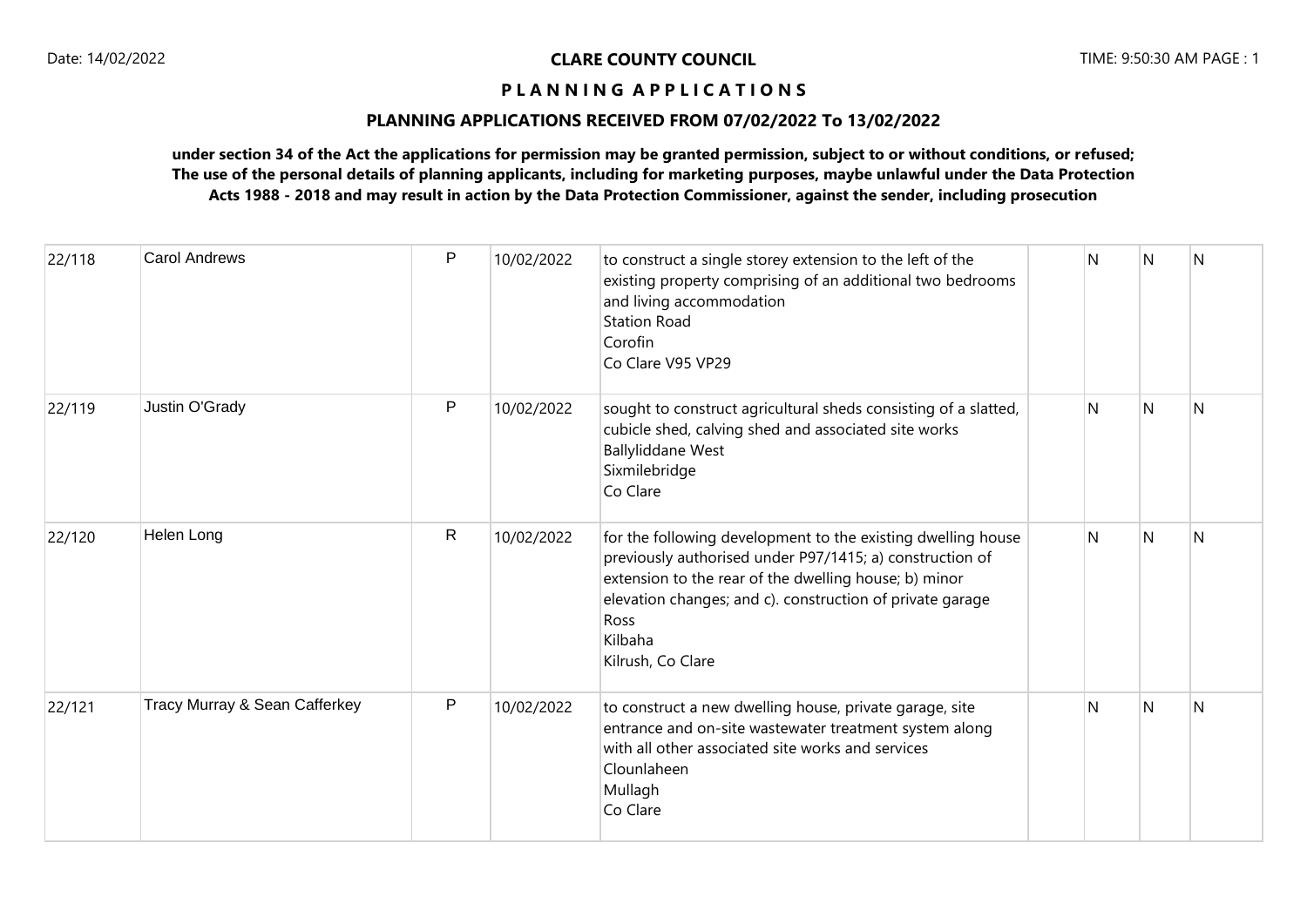### **PLANNING APPLICATIONS RECEIVED FROM 07/02/2022 To 13/02/2022**

| 22/122 | John McGrath                   | P            | 10/02/2022 | to construct a new canopy over a portion of the forecourt of<br>the existing shop and fuel station and all associated site<br>works<br>Feighroe<br>Connolly<br>Ennis, Co Clare            | N | N | N |
|--------|--------------------------------|--------------|------------|-------------------------------------------------------------------------------------------------------------------------------------------------------------------------------------------|---|---|---|
| 22/123 | Mountshannon Community Council | P            | 11/02/2022 | to erect a Pavilion (a roofed open structure) for communal,<br>cultural, education and events and gatherings and all<br>associated site works<br>Aistear Park<br>Mountshannon<br>Co Clare | N | N | N |
| 22/124 | Dermot O'Sullivan              | $\mathsf{R}$ | 11/02/2022 | to RETAIN porch as constructed to the front of his house and<br>RETAIN two shed erected to the rear of his house and all<br>associated site works<br>Mountshannon<br>Co Clare<br>V94 7W96 | N | N | N |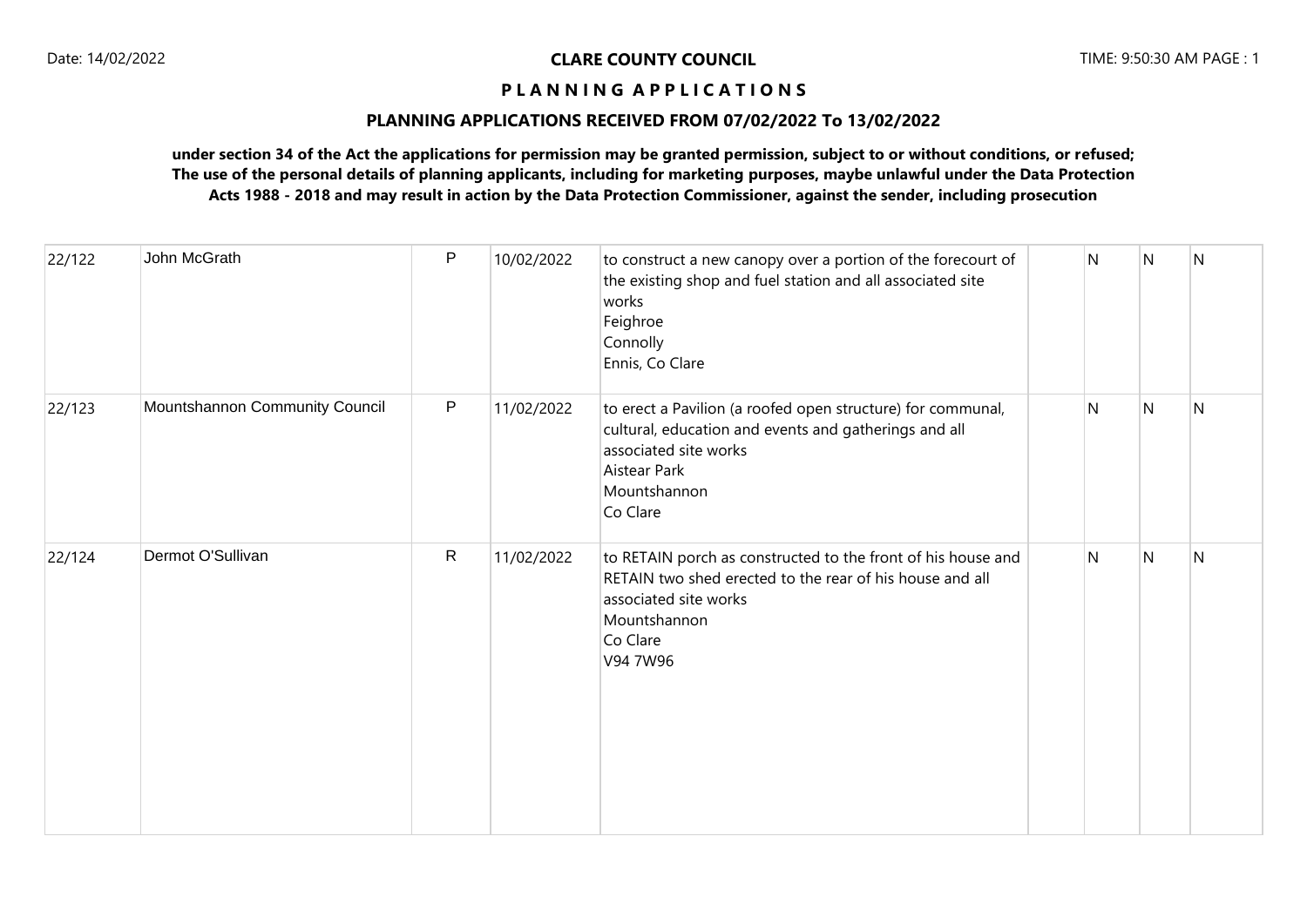# **PLANNING APPLICATIONS RECEIVED FROM 07/02/2022 To 13/02/2022**

| 22/8001 | <b>Clare County Council</b> | P | 10/02/2022 | proposes to carry out the following development. The<br>construction of a new housing development and public car<br>park consisting of: 2 no. 2 storey residential terraces<br>consisting of 15 dwellings comprising of: 1) 4 no 3 -<br>bedroom houses. 2) 11 no 2 - bedroom houses. b)<br>Residential homezone and open green spaces. c) Ducting to<br>1 no. future EV Charging point for each residential unit, and 8<br>no. bicycle stands providing 16 no bicycle parking spaces<br>serving residential units. d) Public car park with total of 46 car<br>parking spaces. e) Including 4 no. universal car parking<br>spaces. f) Ducting to 4 no future public EV charging points. g)<br>8 no. bicycle stands providing 16 no bicycle parking spaces<br>serving the public car park. h) Landscaping, associated<br>boundaries walls and railings, site lighting and ancillary site<br>works. The Part 8 application incorporates a masterplan for<br>the wider landholding. In accordance with the Habitats<br>Directive, Appropriate Assessment Screening has been<br>carried out on the project. An Environmental Impact<br>Assessment (EIA) screening determination has been made<br>and concludes that there is no real likelihood of significant<br>effects on the environment arising from the proposed<br>development<br>Ballyliddan West<br>Sixmilebridge<br>Co Clare | N | N | N |  |
|---------|-----------------------------|---|------------|-----------------------------------------------------------------------------------------------------------------------------------------------------------------------------------------------------------------------------------------------------------------------------------------------------------------------------------------------------------------------------------------------------------------------------------------------------------------------------------------------------------------------------------------------------------------------------------------------------------------------------------------------------------------------------------------------------------------------------------------------------------------------------------------------------------------------------------------------------------------------------------------------------------------------------------------------------------------------------------------------------------------------------------------------------------------------------------------------------------------------------------------------------------------------------------------------------------------------------------------------------------------------------------------------------------------------------------------------------------------------------------|---|---|---|--|
|---------|-----------------------------|---|------------|-----------------------------------------------------------------------------------------------------------------------------------------------------------------------------------------------------------------------------------------------------------------------------------------------------------------------------------------------------------------------------------------------------------------------------------------------------------------------------------------------------------------------------------------------------------------------------------------------------------------------------------------------------------------------------------------------------------------------------------------------------------------------------------------------------------------------------------------------------------------------------------------------------------------------------------------------------------------------------------------------------------------------------------------------------------------------------------------------------------------------------------------------------------------------------------------------------------------------------------------------------------------------------------------------------------------------------------------------------------------------------------|---|---|---|--|